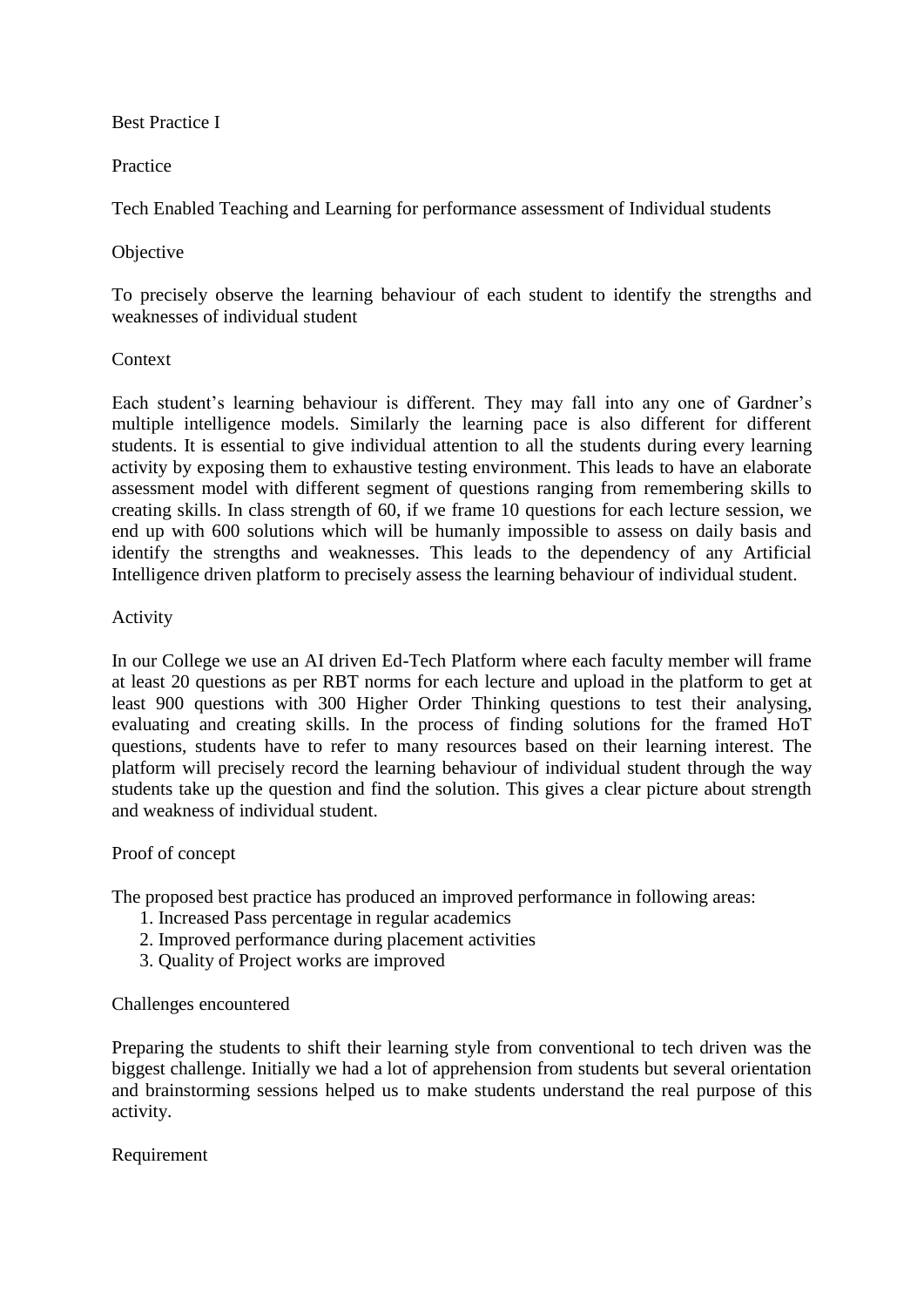Investment on purchasing a customizable third party Ed-tech platform and Faculty empowerment for maximum utilization of the features of the platform.

Best Practice II

Practice

Generating public visibility, curiosity and good will for the institution by conducting events open to the public free-of-charge

### **Objective**

To trigger the support of the community in the institute's immediate vicinity as well as that of the Coimbatore district/nearby districts for enquiries and admissions of their wards/known contacts to the UG and PG programs offered by Kathir College of Engineering

To build brand equity and brand recall

#### **Context**

The institute needs to build public visibility and good will in the minds of the community in its immediate vicinity as well as in the extended region of Coimbatore district and nearby districts to sustain its economic viability and continued operations.

- The institute has to develop a public image by giving back to the community services which includes conducting events that are open to the public
- The institute's trustees are able to leverage the offices of government authorities to lend assistance and support to the institutions initiatives involving the public

#### Activity

The institute has organized events that are open to the public free-of-charge namely – a statelevel job fair, public exhibitions, offered its facilities of seminar halls, classrooms, auditorium for conducting competitions for school children and reached out to and arranged transport free-of-charge, refreshments and lunch on week-ends for school students especially who are currently attending secondary school education to visit its laboratories, interact with faculty members to inform their decision-making about their higher education

The hosting of public events free-of-charge (state-level job fair, public exhibitions) acknowledges the need of the institute for direct or indirect support of its immediate community and the public at large

The institute encountered the challenge of carrying out the open-to-public events entirely with the assistance and support of its staff by motivating them to take advantage of the occasion to engage with the public, government authorities and perform their role in contributing to societal responsibilities

Proof of concept